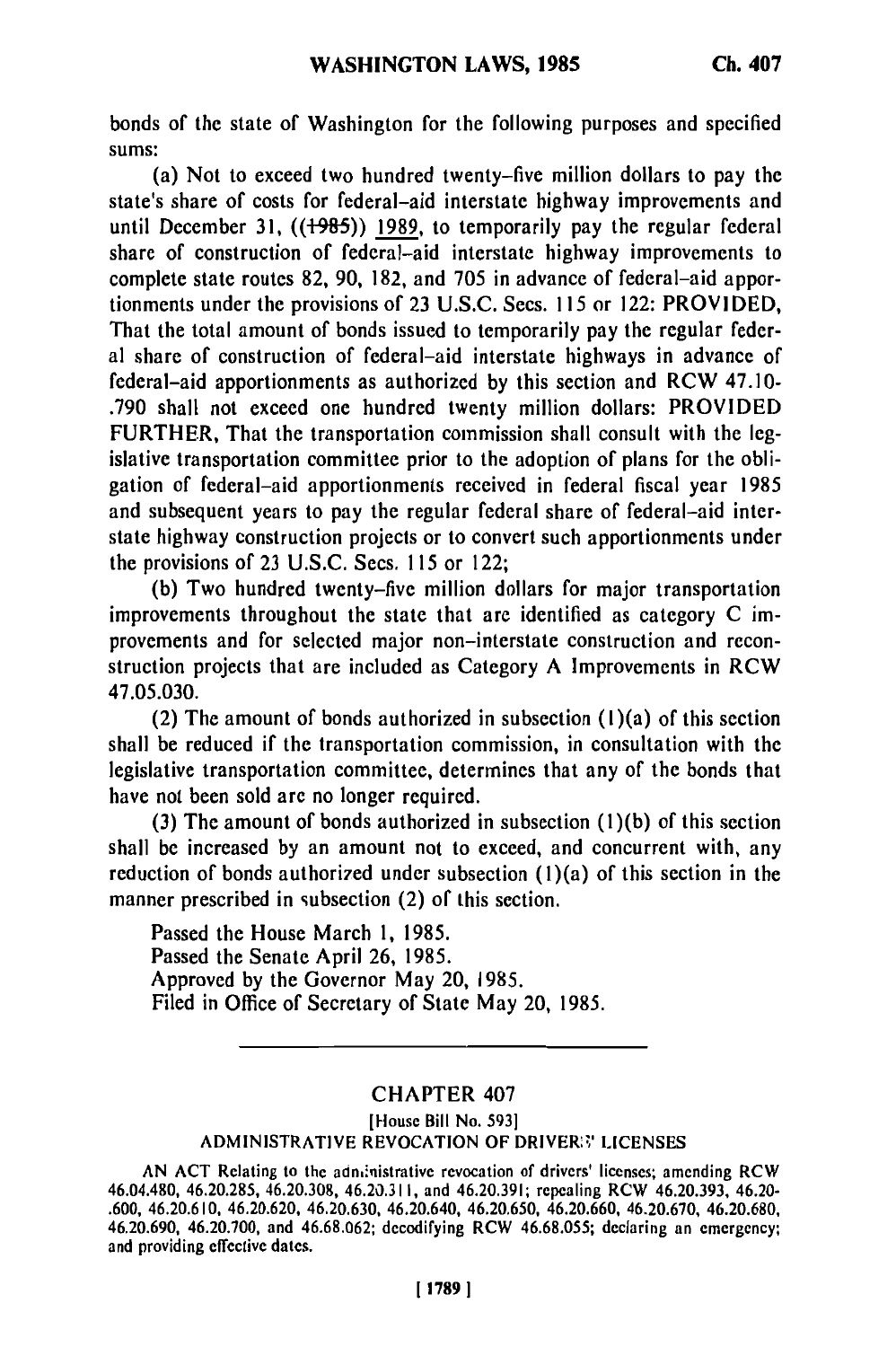Be it enacted **by** the Legislature of the State of Washington:

Sec. 1. Section 46.04.480, chapter 12, Laws of 1961 as last amended by section 14, chapter 165, Laws of 1983 and RCW 46.04.480 are each amended to read as follows:

"Revoke," in all its forms, means the invalidation for a period of one calendar year and thereafter until reissue: PROVIDED, That under the provisions of RCW 46.20.285, 46.20.311, or  $46.61.515((\text{--}or\text{--}46.20.610))$ and chapter 46.65 RCW the invalidation may last for a period other than one calendar year.

Sec. 2. Section 24, chapter 121, Laws of 1965 ex. sess. as last amended by section 324, chapter 258, Laws of 1984 and RCW 46.20.285 are each amended to read as follows:

The department shall forthwith revoke the license of any driver for the period of one calendar year unless otherwise provided in this section, upon receiving a record of the driver's conviction of any of the following offenses, when the conviction has become final:

(1) For vehicular homicide the period of revocation shall be two years;

(2) Vehicular assault;

(3) Driving a motor vehicle while under the influence of intoxicating liquor or a narcotic drug, or under the influence of any other drug to a degree which renders him incapable of safely driving a motor vehicle, upon a showing by the department's records that the conviction is the second such conviction for the driver within a period of five years. Upon a showing that the conviction is the third such conviction for the driver within a period of five years, the period of revocation shall be two years( $(-A$  revocation imposed under this subsection shall run concurrently with any corresponding revocation which may be imposed by the department pursuant to RCW 46- $(4)$  Any felony in the commission of the same arrest);<br>(4) Any felony in the commission of which a motor vehicle is used;

(5) Failure to stop and give information or render aid as required under the laws of this state in the event of a motor vehicle accident resulting in the death or personal injury of another;

(6) Perjury or the making of a false affidavit or statement under oath to the department under Title 46 RCW or under any other law relating to the ownership or operation of motor vehicles,

(7) Reckless driving upon a showing by the department's records that the conviction is the third such conviction for the driver within a period of two years.

Sec. 3. Section II, chapter 260, Laws of 1981 as last amended by section 2, chapter 165, Laws of 1983 and RCW 46.20.308 are each amended to read as follows:

(1) Any person who operates a motor vehicle within this state is deemed to have given consent, subject to the provisions of RCW 46.61.506,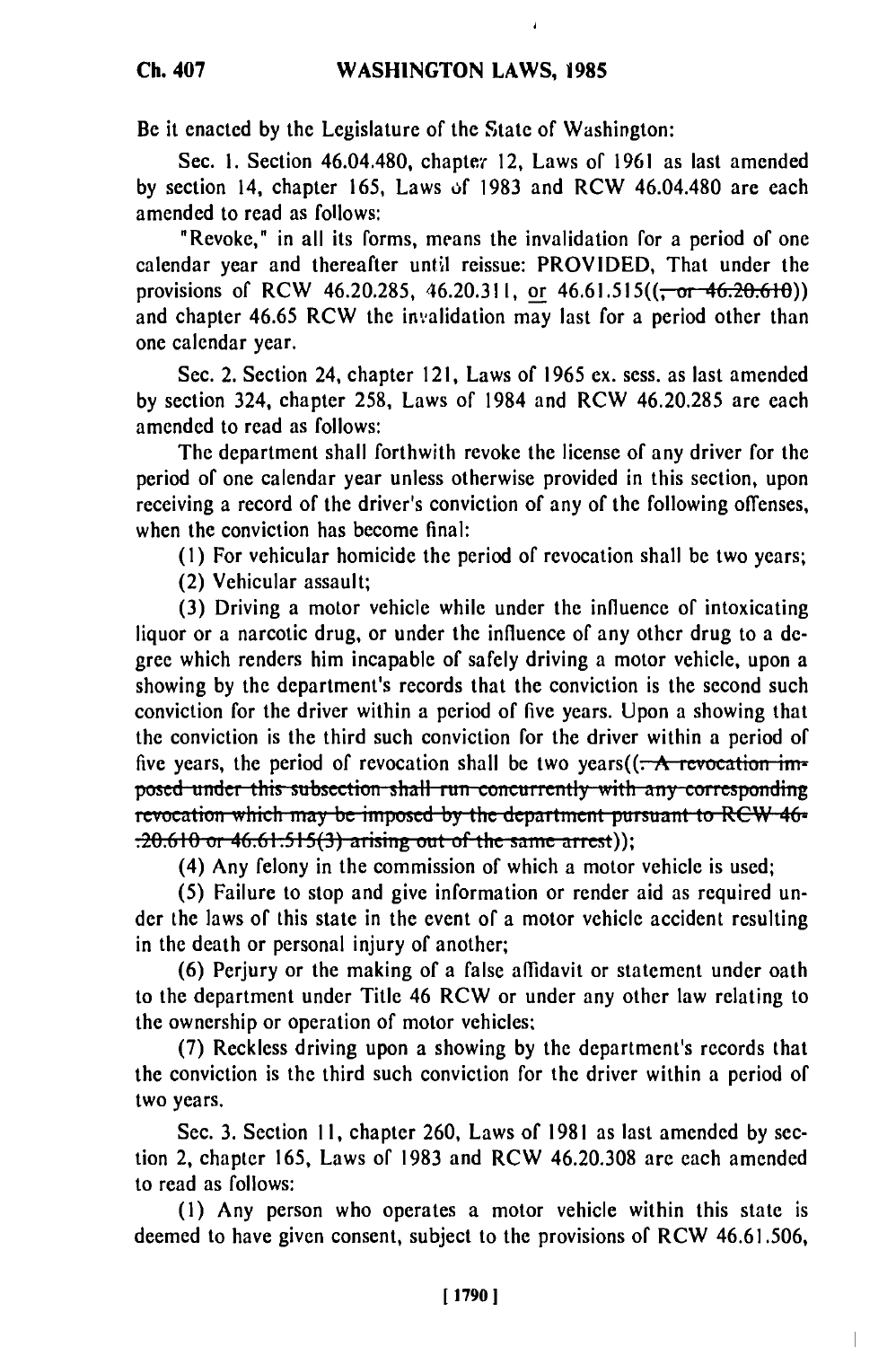to a chemical test or tests of his or her breath or blood for the purpose of determining the alcoholic content of his or her blood if arrested for any offense where, at the time of the arrest, the arresting officer has reasonable grounds to believe the person had been driving or was in actual physical control of a motor vehicle while under the influence of intoxicating liquor.

(2) The test or tests shall be administered at the direction of a law enforcement officer having reasonable grounds to believe the person to have been driving or in actual physical control of a motor vehicle within this state while under the influence of intoxicating liquor. The officer shall inform the person of his or her right to refuse the test, and of his or her right to have additional tests administered **by** any qualified person of his or her choosing as provided in RCW **46.61.506.** The officer shall warn the driver that (a) I is or her privilege to drive will be revoked or denied if he or she refuses to submit to the test, and (b) ((that his or her privilege to drive will be suspended, revoked, or denied if the test is administered and the test indicates a concentration of alcohol in his or her blood of 0.10 percent or more, and (c))) that his or her refusal to take the test may be used against him or her in a subsequent criminal trial.

**(3)** Except as provided in this subsection and subsection (4) of this section, the chemical test administered shall be of the breath only. **If** an individual is unconscious or is under arrest for the crime of vehicular homicide as provided in RCW **46.61.520** or vehicular assault as provided in RCW **46.61.522,** or if an individual is under arrest for the crime of driving while under the influence of intoxicating liquor or drugs as provided in RCW 46.61.502, which arrest results from an accident in which another person has been injured and there is a reasonable likelihood that such other person may die as a result of injuries sustained in the accident, a breath or blood test may be administered without the consent of the individual so arrested.

(4) Any person who is dead, unconscious, or who is otherwise in a condition rendering him incapable of refusal, shall be deemed not to have withdrawn the consent provided **by** subsection **(I)** of this section and the test or tests may be administered, subject to the provisions of RCW 46.61- **.506,** and the person shall be deemed to have received the warnings required under subsection (2) of this section.

**(5) If,** following his or her arrest and receipt of warnings under subsection (2) of this section, the person arrested refuses upon the request of a law enforcement officer to submit to a chemical test of his or her breath, no test shall be given except as authorized under subsection **(3)** or (4) of this section.

**(6)** The department of licensing, upon the receipt of a sworn report of the law enforcement officer that he had reasonable grounds to believe the arrested person had been driving or was in actual physical control of a motor vehicle upon the public highways of this state while under the influence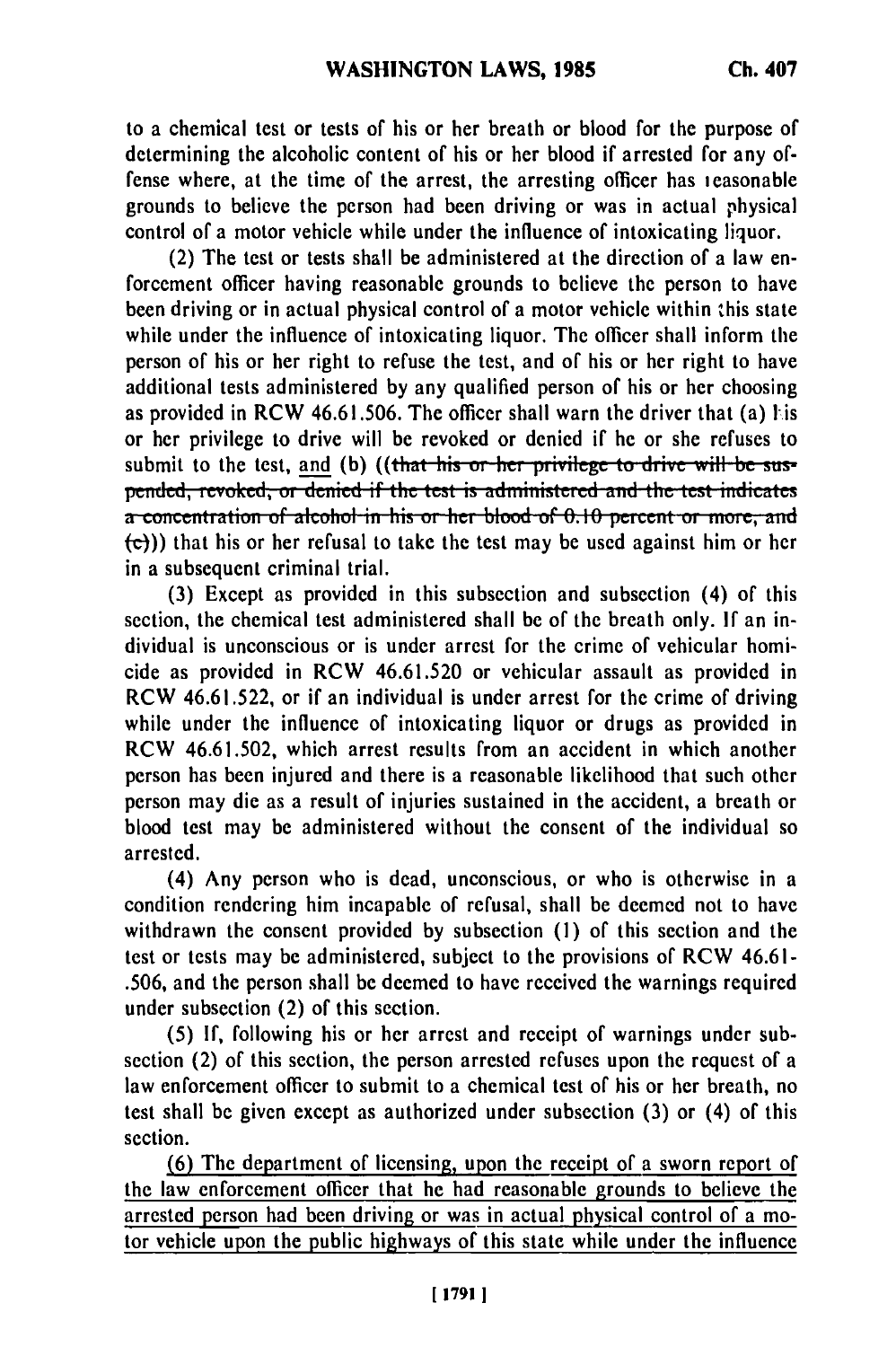of intoxicating liquor and that the person had refused to submit to the test upon the request of the law enforcement officer after being informed that

refusal would result in the revocation of his privilege to drive, shall revoke his license or permit to drive or any nonresident operating privilege.

**(7)** Upon revoking the license or permit to drive or the nonresident **operating** privilege of any person, the department shall immediately notify **the** person involved in writing **by** personal service or **by** certified mail of its decision and the grounds therefor, and of his right to a hearing, specifying the steps he must take to obtain a hearing. Within ten days after receiving such notice the person may, in writing, request a formal hearing. Upon receipt of such request, the department shall afford the person an opportunity for a hearing as provided in RCW 46.20.329 and 46.20.332. The hearing shall be conducted in the county of the arrest. For the purposes of this section, the scope of such hearing shall cover the issues of whether a law enforcement officer had reasonable grounds to believe the person had been driving or was in actual physical control of a motor vehicle upon the public highways of this state while under the influence of intoxicating liquor, whether the person was placed under arrest, and whether he refused to submit to the test upon request of the officer after having been informed that such refusal would result in the revocation of his privilege to drive. The department shall order that the revocation either be rescinded or sustained. Any decision **by** the department revoking a person's driving privilege shall be stayed and shall not take effect while a formal hearing is pending as provided in this section or during the pendency of a subsequent appeal to superior court so long as there is no conviction for a moving violation or no finding that the person has committed a traffic infraction that is a moving violation during pendency of the hearing and appeal.

**(8) If** the revocation is sustained after such a hearing, the person whose license, privilege, or permit is revoked has the right to file a petition in the superior court of the county in which he or she resides, or, if a nonresident of this state, where the charge arose, to review the final order of revocation **by** the department in the manner provided in RCW 46.20.334.

**(9)** When it has been finally determined under the procedures of this section that a nonresident's privilege to operate a motor vehicle in this state has been revoked, the department shall give information in writing of the action taken to the motor vehicle administrator of the state of the person's residence and of any state in which he or she has a license.

Sec. 4. Section 27, chapter 121, Laws of 1965 ex. sess. as last amended by section 325, chapter 258, Laws of 1984 and RCW 46.20.311 are each amended to read as follows:

**(1)** The department shrill not suspend a driver's license or privilege to drive a motor vehicle on the public highways for a fixed period of more than one year, except as permitted under RCW 46.20.342 or 46.61.515. Whenever the license of any person is suspended by reason of a conviction, a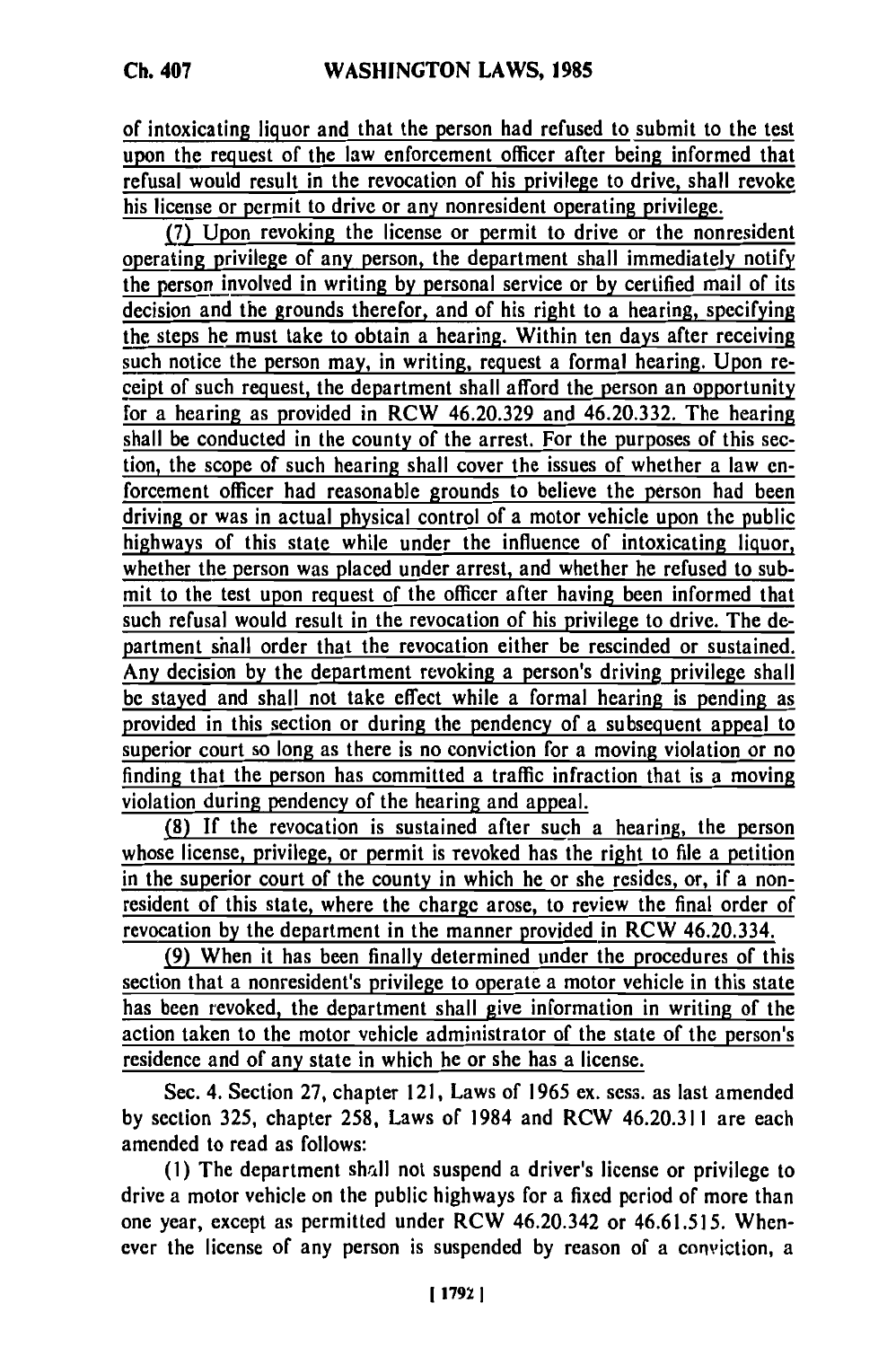finding that a traffic infraction has been committed, or pursuant to RCW 46.20.291, the suspension shall remain in effect and the department shall not issue to the person any new, duplicate, or renewal license until the person pays a reinstatement fee of twenty dollars and gives and thereafter maintains proof of financial responsibility for the future as provided in chapter 46.29 RCW. If the suspension is the result of a violation of RCW 46.61.502 or 46.61.504 ((or was imposed under RCW 46.20.610(1) (a) or **(b))),** the reinstatement fee shall be fifty dollars.

(2) Any person whose license or privilege to drive a motor vehicle on the public highways has been revoked, unless the revocation was for a cause which has been removed, is not entitled to have the license or privilege renewed or restored until: (a) After the expiration of one year from the date on which the revoked license was surrendered to and received by the department; (b) after the expiration of the applicable revocation period provided by RCW  $46.61.515(3)$  (b) or (c); (c) after the expiration of two years for persons convicted of vehicular homicide; (d) after the expiration of one year in cases of revocation for the first refusal within five years to submit to a chemical test under RCW 46.20.308; or (e) after the expiration of two years in cases of revocation for the second refusal within five years to submit to a chemical test under RCW 46.20.308. After the expiration of the appropriate period, the person may make application for a new license as provided by law together with a reinstatement fee in the amount of twenty dollars, but if the revocation is the result of a violation of RCW 46.20.308, 46.61.502, or 46.61.504, the reinstatement fee shall be fifty dollars. The department shall not then issue a new license unless it is satisfied after investigation of the driving ability of the person that it will be safe to grant the privilege of driving a motor vehicle on the public highways, and until the person gives and thereafter maintains proof of financial responsibility for the future as provided in chapter 46.29 RCW. A resident without a license or permit whose license or permit was ((denied)) revoked under RCW  $((46.20.610))$  46.20.308(6) shall give and thereafter maintain proof of financial responsibility for the future as provided in chapter 46.29 RCW.

(3) Whenever the driver's license of any person is suspended pursuant to Article IV of the nonresident violators compact or RCW 46.23.020, the suspension shall remain in effect and the department shall not issue to the person any new or renewal license until the person pays a reinstatement fee of twenty dollars. If the suspension is the result of a violation of the laws of another state, province, or other jurisdiction involving (a) the operation or physical control of a motor vehicle upon the public highways while under the influence of intoxicating liquor or drugs, or (b) the refusal to submit to a chemical test of the driver's blood alcohol content, the reinstatement fee shall be fifty dollars.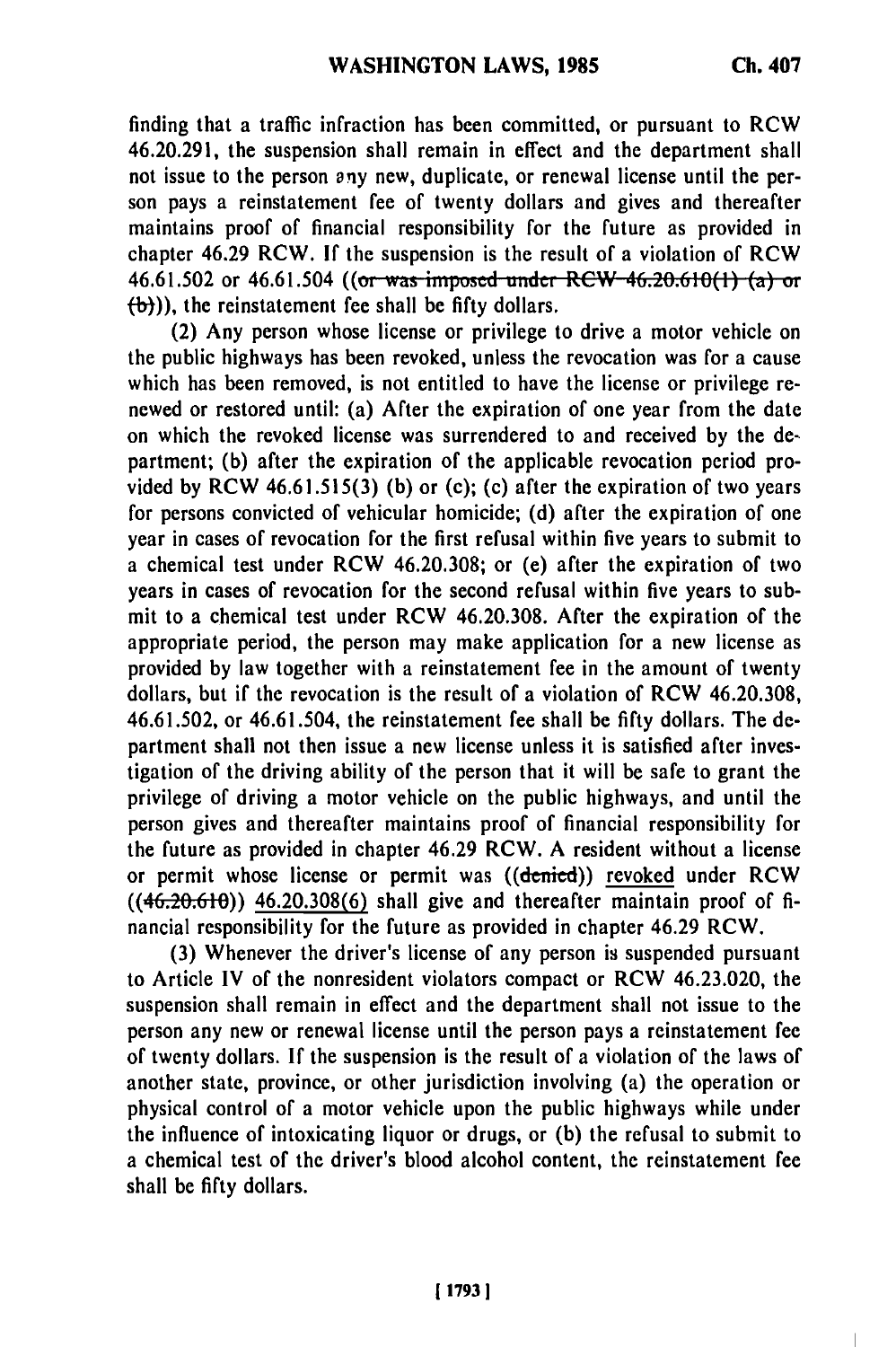Sec. **5.** Section 1, chapter 5, Laws of **1973** as last amended **by** section 24, chapter 165, Laws of 1983 and RCW 46.20.391 are each amended to read as follows:

(1) Any person licensed under this chapter ((whose driving privilege has been suspended or revoked under RCW 46.20.610(1)(b)(i) or)) who is convicted of an offense relating to motor vehicles for which suspension or revocation of the driver's license is mandatory, other than vehicular homicide or vehicular assault, may submit to the department an application for an occupational driver's license. The department, upon receipt of the prescribed fee and upon determining that the petitioner is engaged in an occupation or trade that makes it essential that the petitioner operate a motor vehicle, may issue an occupational driver's license and may set definite restrictions as provided in RCW 46.20.394. No person may petition for, and the department shall not issue, an occupational driver's license that is effective during the first thirty days of any suspension or revocation imposed under RCW 46.61.515 ((or pursuant to RCW 46.20.610(1)(b)(i))). A person aggrieved by the decision of the department on the application for an occupational driver's license may request a hearing as provided by rule of the department.

(2) An applicant for an occupational driver's license is eligible to receive such license only if:

(a) Within one year immediately preceding the present conviction  $($  (or administrative action)), the applicant has not been convicted of any offense relating to motor vehicles for which suspension or revocation of a driver's license is mandatory; and

(b) Within five years immediately preceding the present conviction (( $\sigma$ r administrative action)), the applicant has not been convicted ((more than once)) of driving or being in actual physical control of a motor vehicle while under the influence of intoxicating liquor under RCW 46.61.502 or 46.61- .504, of vehicular homicide under RCW 46.61.520, or of vehicular assault under RCW 46.61.522((<del>, or had a license administratively suspended or re-</del> voked under  $RCW$  46.20.610)); and

(c) The applicant is engaged in an occupation or trade that makes it essential that he or she operate a motor vehicle; and

(d) The applicant files satisfactory proof of financial responsibility pursuant to chapter 46.29 RCW.

(3) The director shall cancel an occupational driver's license upon receipt of notice that the holder thereof has ((had a driver's license adminis**tratively** suspended or revoked under RCW 46.20.610 or has)) been convicted of operating a motor vehicle in violation of its restrictions, or of an offense that pursuant to chapter 46.20 RCW would warrant suspension or revocation of a regular driver's license. The cancellation is effective as of the date of the conviction  $($ (or administrative action)), and continues with the same force and effect as any suspension or revocation under this title.